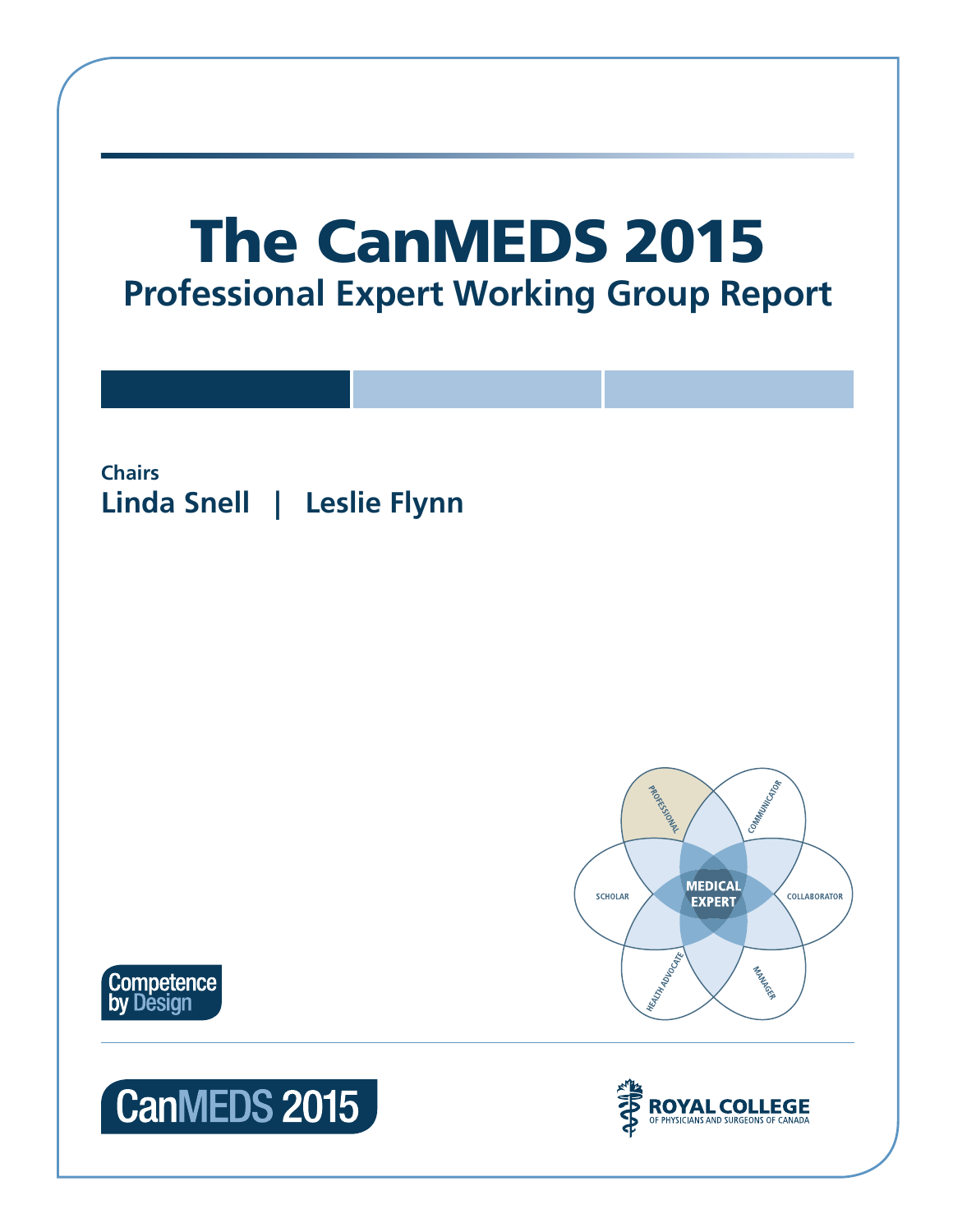The CanMEDS 2015 Professional Expert Working Group Report

Royal College of Physicians and Surgeons of Canada 774 Echo Drive Ottawa, ON K1S 5N8 Canada

**TOLL FREE** 1 800-668-3740 **TEL** 613-730-8177 **FAX** 613-730-8262 **WEB** royalcollege.ca **EMAIL** canmeds@royalcollege.ca

Copyright © 2014 by the Royal College of Physicians and Surgeons of Canada.

All rights reserved. This material may be reproduced in full for educational, personal, non-commercial purposes only, with attribution to the source as noted below. Written permission from the Royal College is required for all other uses, including commercial use of the CanMEDS illustrations or its framework.

Printed in Ottawa.

How to reference this document: Snell L, Flynn L, et al. *The CanMEDS 2015 Professional Expert Working Group Report.* Ottawa: The Royal College of Physicians and Surgeons of Canada; 2014 Feb.

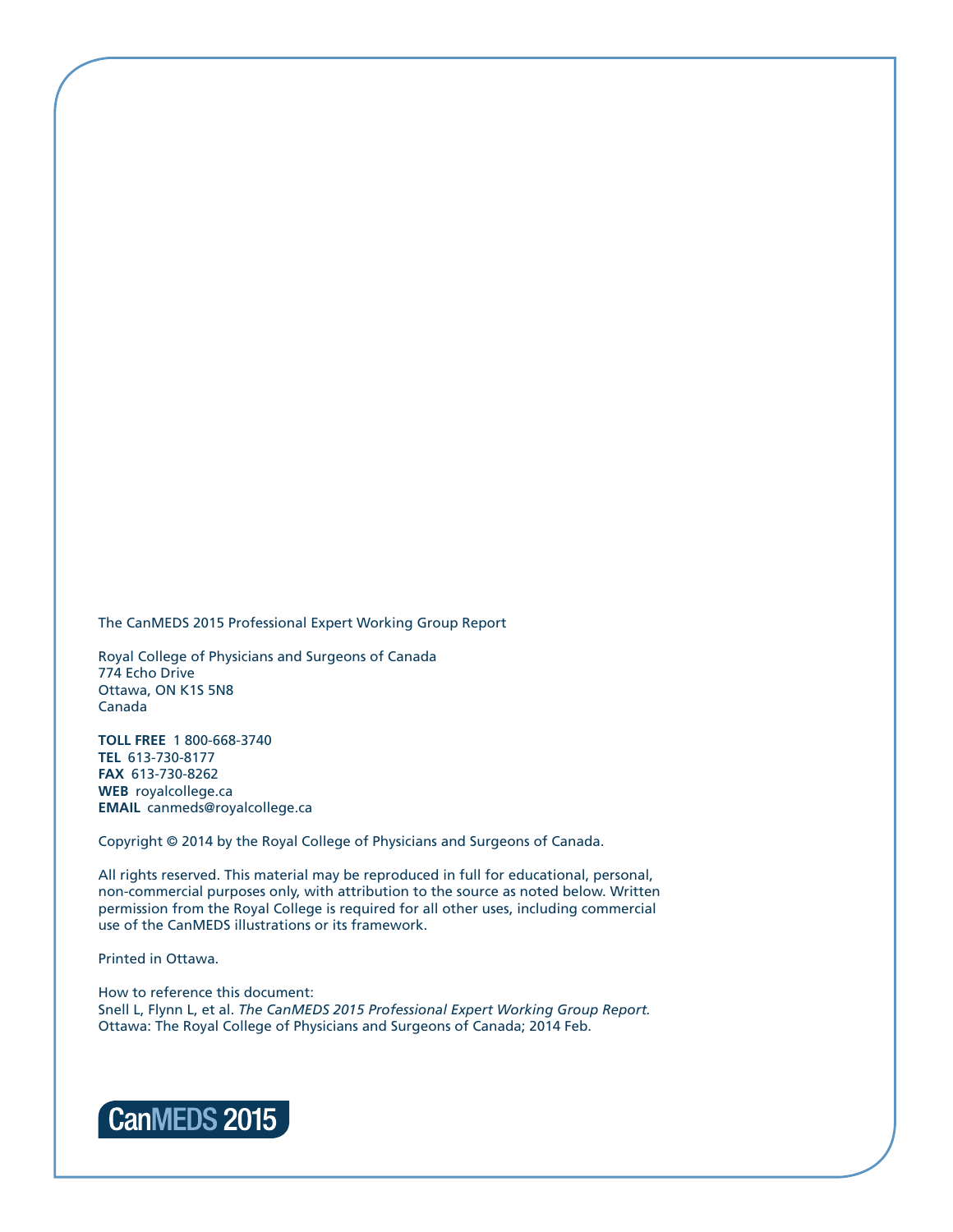## PROFESSIONAL

## **The CanMEDS 2015 Expert Working Groups**

Since its origins in the 1990s, the CanMEDS Project has been a grand collaborative effort of hundreds if not thousands of educators, Royal College Fellows, family physicians, and other experts. Its development has involved countless hours devoted to literature reviews, stakeholder surveys, focus groups, interviews, consultations, consensus-building, debate, and educational design. As a result, CanMEDS has been heralded worldwide for its utility as a framework to anchor physician competence in the service of patients.

In early 2013, the Royal College, along with key partners, assembled a series of [Expert Working Groups](http://www.royalcollege.ca/portal/page/portal/rc/canmeds/canmeds2015/structure) (EWGs) organized around the seven core CanMEDS domains. As of January 2014, more than 100 people were involved in updating one or more CanMEDS 2015 subdomains. Each EWG is composed of medical educators and practising physicians from a range of specialties and locations. All participants have contributed their expertise to develop a first draft of the revised framework. Their role is to:

- review the CanMEDS 2005 Framework to identify potential concepts requiring clarification or modification, as well as any gaps or redundancies in the existing CanMEDS competencies
- incorporate new themes such as patient safety and intraprofessionalism into the framework
- develop the draft [milestones](http://www.royalcollege.ca/portal/page/portal/rc/canmeds/canmeds2015/updates) within each existing CanMEDS Role (for release in April 2014)

#### **Professional Expert Working Group**

**Chair—Professionalism:** Linda Snell

**Core members:** Leslie Flynn, Merril Pauls, Ramona Kearney, Andrew Warren, Robert Sternszus, Richard Cruess, Sylvia Cruess, Maggy Dupré, Rose Hatala

**Advisory members:** Shiphra Ginsburg, Sharon Johnston, Yvette Lajeunesse

**Chair—Physician Health:** Leslie Flynn

**Core members:** Linda Snell, Meri Bukowskyj, Susan Edwards, Jordan Cohen, Anita Chakravarti, Janet Wright

**Advisory members:** Jonathan DellaVedova, Eva Knell, Leslie Nickell, Derek Puddester, Andrew Warren

- ensure that the framework is practical and useful for education across the continuum
- act on [feedback from consultation](http://www.royalcollege.ca/portal/page/portal/rc/common/documents/canmeds/framework/phase_1_consultation_report_e.pdf) and integrate relevant content into the revised CanMEDS Framework

This report is meant to complement the current working draft of the CanMEDS 2015 Framework —[the Series I draft](http://www.royalcollege.ca/portal/page/portal/rc/common/documents/canmeds/framework/framework_series_1_e.pdf)— and to provide information and context for readers who may wish to delve into the rationale and work of the Professional EWG. The report is organized into three sections. The first section summarizes our methods and principles. The second section provides context for the revisions represented in the Series I draft and highlights differences from the 2005 Framework. Finally, the third section presents the newly drafted Professional Role for 2015 in a side-byside comparison with the 2005 version.

## **The Professional Role review: objectives, principles, and methods**

The CanMEDS 2015 Professional EWG members adopted the following principles as foundational to their work:

- The process is one of revision and renewal: improvement, not reinvention, is the goal.
- The primary target audience is the users of the framework: trainees, front-line teachers, program

directors, and Clinician Educators who design programs.

• The constructs of the Professional Role need to be grounded in theory and best practices, while their presentation should be practical and related to the daily practice of any physician.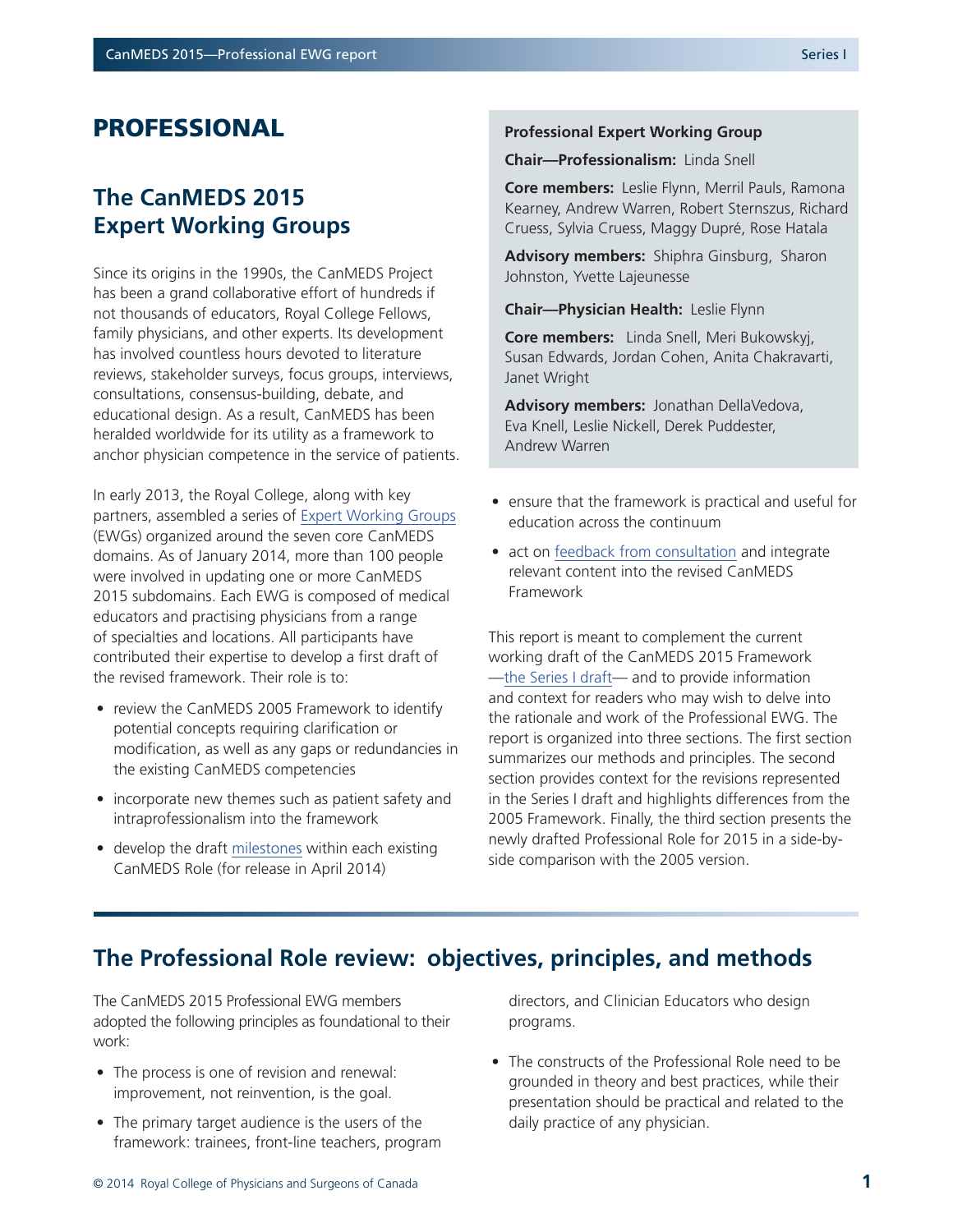- Generic competencies within the Professional Role should be articulated for all specialties.
- Concepts that are relevant to multiple Roles should be articulated in the Role where they are the most prominent. Although redundancy and overlap are accepted, and even expected, in practice, the framework itself should avoid repetition while ensuring the appropriate integration of Roles.

Our report was developed by means of the following activities and approaches:

- a review of recent literature (2005–2013)
- a review of the ["Emerging Concepts](http://www.royalcollege.ca/portal/page/portal/rc/common/documents/canmeds/framework/emerging_concepts_report_e.pdf)" consultation document
- recruitment of working-group members with wide geographical and discipline-specific (including family

medicine) representation, content expertise in the Role, and recognized contributions to, and scholarship in, different aspects of teaching and learning and across the continuum of learning (UME, PGME, and CPD)

- specific recruitment of participants (learners and faculty) as ePanel members, to achieve further breadth in consultation
- integration of recommendations from the eHealth and Patient Safety and Quality Improvement working groups
- review of formal stakeholder consultation (including the CanMEDS 2013 survey and the ICRE 2013 Town Hall)

## **What's new in the draft 2015 Professional Role**

#### **Major content changes**

The Professional Role Expert Working Group formed two subgroups to address issues specific to Professionalism and to Physician Health. The discussions of the two groups resulted in the following recommendations.

**Reorganization of competencies.** A renewed emphasis on the concept of *commitment* is reflected in the current draft: the first two 2005 key competencies and their enabling competencies have been reorganized into three key competencies that reflect the "commitment of the physician to the patient, to society, and to the profession." The fourth and last key competency (formerly no. 3) concerns the "commitment of the physician to self."

In addition, a number of enabling competencies have been merged in view of their similar content or have been separated for clarity.

**New concepts.** A number of relatively new or topical concepts that were absent from the 2005 Framework have been added to this proposed revision, as follows:

• The concept of professional identity has been added to the Role description.

- The concepts of practice reflection and standardsetting in peer assessment and review have been added to new enabling competency 3.3.
- The following concepts were added as enabling competencies: professional behaviours in the use of technology-enabled communication; a commitment to the promotion of the public good; the just allocation of resources; patient safety and quality improvement; responsiveness to societal needs and expectations; and collegiality.
- Although the concept of collegiality was implicit in the 2005 Framework, it has been given increased emphasis in the current revision in relation to Physician Health and to Professionalism per se.
- Several items have been added to the Key Concepts (see side-by-side comparison with 2005 Elements).

**An emphasis on physician health**. Focused discussion led to a consensus that competencies related to physician health should remain within the Professional Role. The Role definition and description have been updated and revised accordingly and, as noted above, the concept that a commitment to physician health meets an obligation to one's self and supports the delivery of optimal patient care has been articulated in key competency 4. In addition,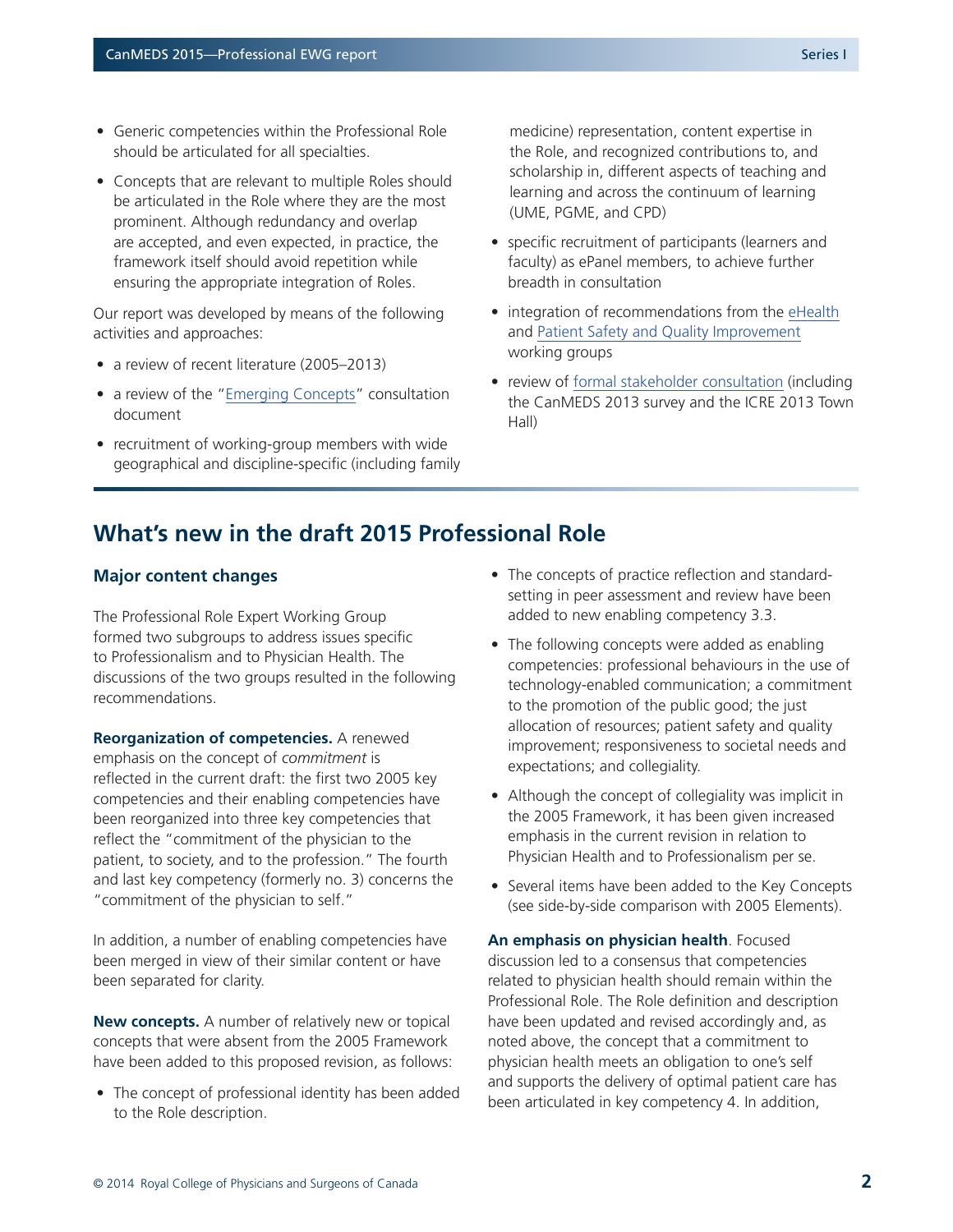the following revisions were made to the enabling competencies:

- Enabling competencies in physician health were rearranged and edited to indicate three sequential concepts: (1) personal awareness and insight, including the ability to be mindful, to reflect, and to self-regulate; (2) recognition of the conflicting demands that physicians face throughout the life cycle and the ability to develop strategies to ensure sustainable practice; (3) promotion of a professional culture conducive to physician health and well-being.
- Enabling competency 4.1 has been added to capture themes of self-awareness, the regulation of one's emotions, mindfulness, fatigue management and mitigation, identity formation, trainee safety, and boundaries.
- Enabling competency 4.2 has been added to capture themes of resilience, compassion fatigue, burnout, transitions, and the impact of adverse events.

• Enabling competency 4.3 has been added to capture themes of collegiality, community, role-modelling, mentoring, and responsibility to the profession.

**Potential linkages with other Roles.** No concepts or competencies from the 2005 Professional Role have been moved to another Role. However, because many of the enabling competencies concern the commitment to do something that is actually dealt with in another Role, we see some potential overlap with:

- –– time-management competencies in the Leader (formerly Manager) Role
- –– resource-allocation competencies in the Leader Role
- –– competencies in the responsible use of communication technology and social media in the Communicator Role
- –– promotion of the public good in the Health Advocate Role
- –– commitment to safe hand-overs, coordination of care, and teamwork in the Collaborator and Leader roles

## **Comparison of 2005 and 2015 frameworks**

#### **Definition 2005**

As Professionals, physicians are committed to the health and well-being of individuals and society through ethical practice, profession-led regulation, and high personal standards of behaviour.

#### **Description 2005\***

Physicians have a unique societal role as professionals who are dedicated to the health and caring of others. Their work requires the mastery of a complex body of knowledge and skills, as well as the art of medicine. As such, the Professional Role is guided by codes of ethics and a commitment to clinical competence, the embracing of appropriate attitudes and behaviors, integrity, altruism, personal well-being, and to the

#### **Definition 2015**

As Professionals, physicians are committed to the health and well-being of individual patients and society through ethical practice, high personal standards of behaviour, commitment to the profession, professionled regulation, and maintenance of personal health.

#### **Description 2015\***

Physicians have an essential societal role as professionals who are dedicated to the health and care of others. Their work requires the mastery of the art of medicine and of a complex body of knowledge and skills. The Professional Role is grounded in a professional identity and is guided by codes of ethics and a commitment to clinical competence, ongoing professional development, integrity, honesty, altruism,

<sup>\*</sup> The role description is adapted from Cruess S, Johnston S, Cruess R. "Profession": a working definition for medical educators. *Teach Learn Med*. 2004;16(1):74–6.

<sup>\*</sup> The role description is adapted from Cruess S, Johnston S, Cruess R. "Profession": a working definition for medical educators. *Teach Learn Med.* 2004;16(1):74–6.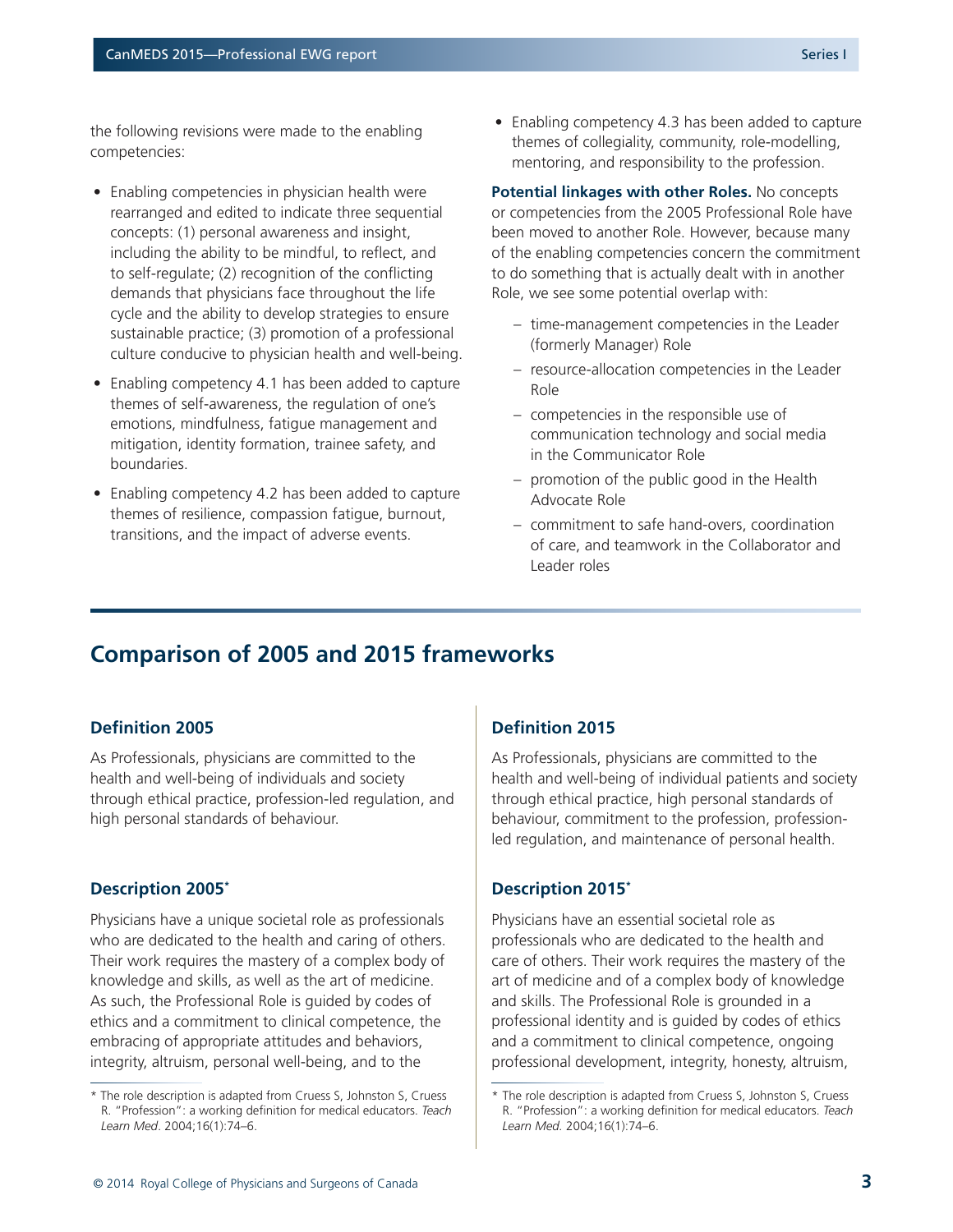promotion of the public good within their domain. These commitments form the basis of a social contract between a physician and society. Society, in return, grants physicians the privilege of profession-led regulation with the understanding that they are accountable to those served.

**Elements 2005**

- Altruism
- Integrity and honesty
- Compassion and caring
- Morality and codes of behaviour
- Responsibility to society
- Responsibility to the profession, including obligations of peer review
- Responsibility to self, including personal care in order to serve others
- Commitment to excellence in clinical practice and mastery of the discipline
- Commitment to the promotion of the public good in health care
- Accountability to professional regulatory authorities
- Commitment to professional standards
- Bioethical principles and theories
- Medico-legal frameworks governing practice
- Self-awareness
- Sustainable practice and physician health
- Self-assessment
- Disclosure of error and adverse events

respect for diversity, the adoption of appropriate attitudes and behaviours, and promotion of the public good. To provide optimal patient care, a physician must also demonstrate a commitment to physician health and well-being. These commitments and elements form the basis of the social contract between a physician and society. In return, society grants physicians the privilege of profession-led regulation, with the understanding that they are accountable to those served, to society, and to the profession itself.

#### **Key concepts 2015**

#### *Commitment to patients*

- Altruism
- Bioethical principles and theories
- Commitment to excellence in clinical practice and mastery of the discipline
- Compassion and caring
- Confidentiality and its limits
- Integrity and honesty
- Moral and ethical behaviour
- Professional boundaries
- Respect for diversity

#### *Commitment to society*

- Commitment to the promotion of the public good in health care
- Social accountability
- Social contract in health care

#### *Commitment to the profession*

- Accountability to professional regulatory authorities
- Codes of ethics
- Commitment to patient safety and quality improvement
- Commitment to professional standards
- Conflicts of interest (personal, financial, administrative, etc.)
- Medico-legal frameworks governing practice

#### *Commitment to self*

• Applied capacity for self-regulation, including the assessment and monitoring of one's thoughts, behaviours, emotions, and attention for optimal performance and well-being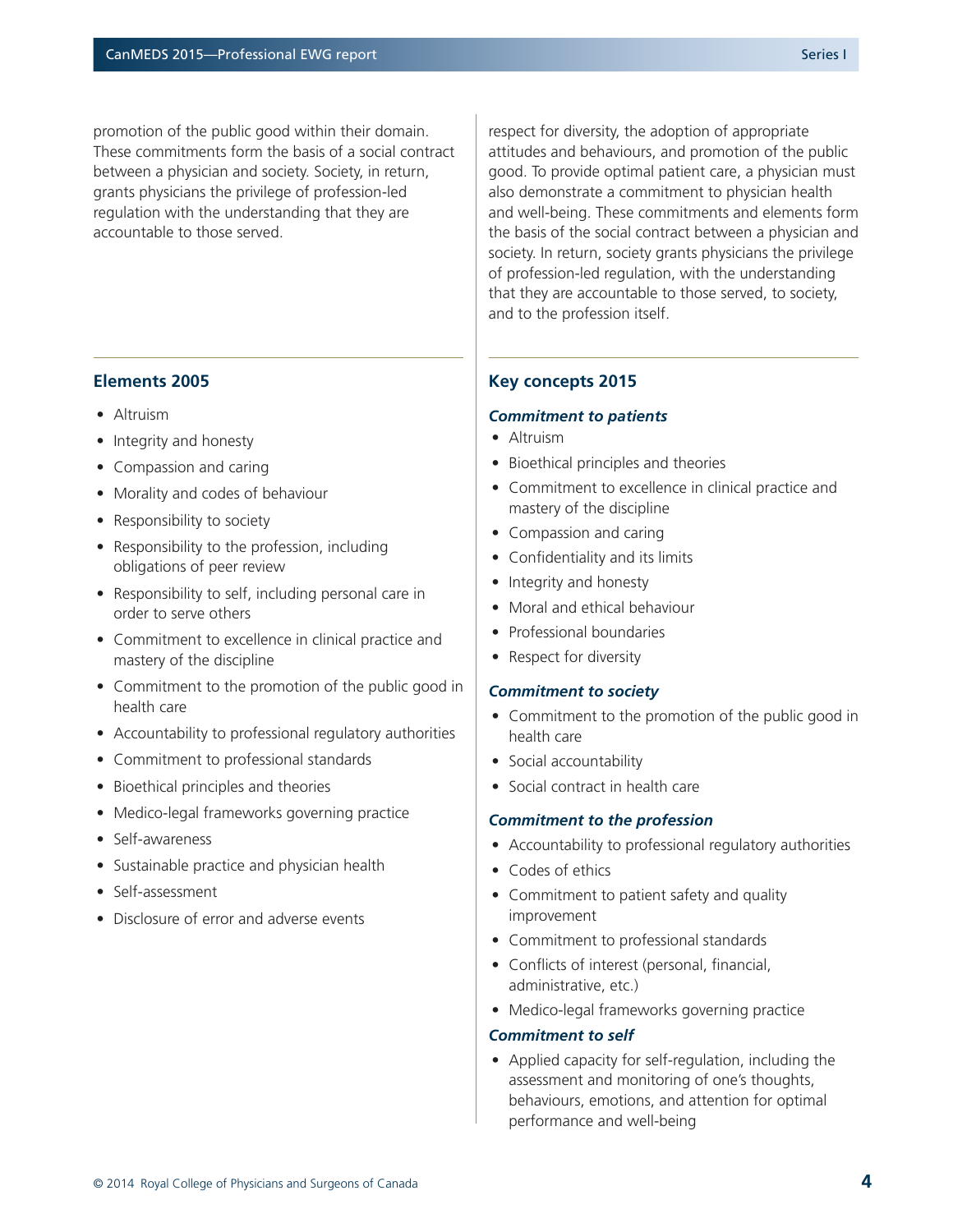Physicians are able to…

- 1. Demonstrate a commitment to their patients, profession, and society through ethical practice;
- 2. Demonstrate a commitment to their patients, profession, and society through participation in profession-led regulation;
- 3. Demonstrate a commitment to physician health and sustainable practice.
- Commitment to disclosure of error and/or adverse events and their impact
- Mindful and reflective approach to practice
- Professional identity, career development, and transitions
- Resilience for sustainable practice
- Responsibility to self, including personal care, in order to serve others
- Responsibility to the profession, including obligations of peer assessment, mentorship, collegiality, and support

## **Key competencies 2015**

Physicians are able to…

- **1. Demonstrate a commitment to patients by applying best practices and adhering to high ethical standards**
- **2. Demonstrate a commitment to society by recognizing and responding to the social contract in health care**
- **3 Demonstrate a commitment to the profession by adhering to standards and participating in physician-led regulation**
- **4 Demonstrate a commitment to physician health and well-being to foster optimal patient care**

## **Enabling competencies 2005**

Physicians are able to...

- **1. Demonstrate a commitment to their patients, profession, and society through ethical practice**
- 1.1. Exhibit appropriate professional behaviors in practice, including honesty, integrity, commitment, compassion, respect and altruism
- 1.2. Demonstrate a commitment to delivering the highest quality care and maintenance of competence
- 1.3. Recognize and appropriately respond to ethical issues encountered in practice

## **Enabling competencies 2015**

Physicians are able to ...

- **1 Demonstrate a commitment to patients by applying best practices and adhering to high ethical standards**
- 1.1 Exhibit appropriate professional behaviours and relationships in all aspects of practice, reflecting honesty, integrity, commitment, compassion, respect, altruism, respect for diversity, and maintenance of confidentiality
- 1.2 Demonstrate a commitment to excellence in all aspects of practice and to active participation in collaborative care
- 1.3 Recognize and respond to ethical issues encountered in practice